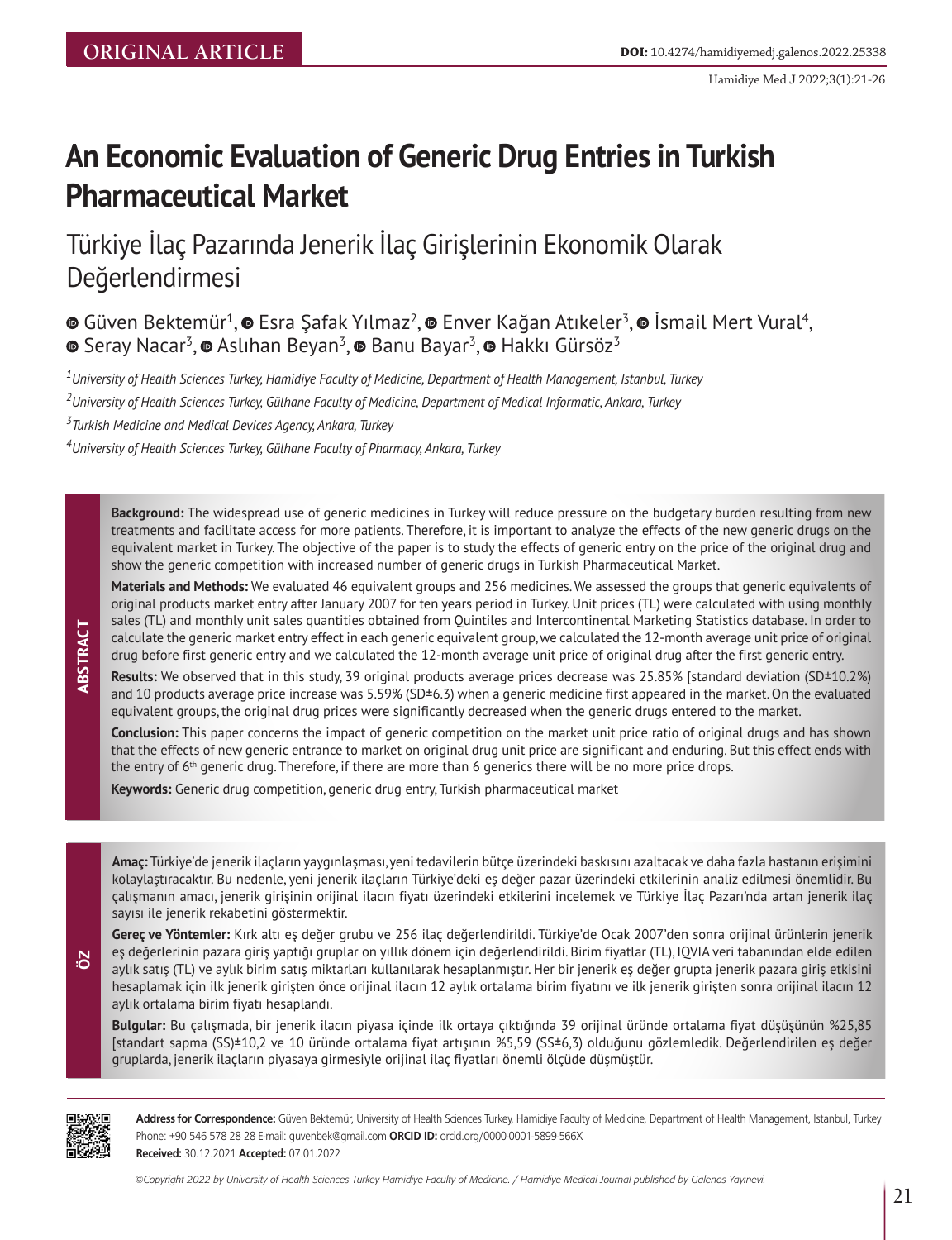

**ÖZ**

**Sonuç:** Bu makale, jenerik rekabetinin orijinal ilaçların piyasa birim fiyat oranı üzerindeki etkisiyle ilgilidir ve piyasaya yeni jenerik girişin orijinal ilaç birim fiyatı üzerindeki etkilerinin önemli ve kalıcı olduğunu göstermiştir. Ancak 6. jenerik ilacın girişi ile bu etki sona erer. Bu nedenle, 6'dan fazla jenerik varlığında daha fazla fiyat düşüşü olmayacaktır.

**Anahtar Kelimeler:** Jenerik ilaç rekabeti, jenerik ilaç girişi, Türkiye ilaç pazarı

## **Introduction**

Turkey is one of the developing countries considering size of pharmaceutical industry. Turkish pharmaceutical market reached to double size on value basis from 2008 to 2017. This increase is proportional to the world pharmaceutical market. According to the Pharmaceutical Manufacturers Association of Turkey data, Turkish pharmaceutical market was TL 13.4 billion in 2010 and this number increased to TL 30.9 billion in 2018 (1). With the Health Transformation Program initiated in 2003 and the Social Security Reform carried out in 2006, there have been many developments affecting the pharmaceutical market and facilitating access to drugs.

In Turkey, pharmaceutical access to the market after obtaining registration granted by the Turkish Medicine and Medical Devices Agency (TMMDA).

In Turkey, drugs are allowed to enter the market after obtaining the license issued by the TMMDA.

Generic or original, all new drug prices are determined by TMMDA at the end of the marketing authorization process. An originator product can be priced up to 100% of the reference price until its first generic enters the market. Once a generic is introduced to the market both the originators and the generics are priced at 60% of the reference price.

Companies apply to social security institution (SSI) for reimbursement in order to enter the positive reimbursement list after marketing authorization is granted and retail price is set. Reimbursement decision is the responsibility of the inter-ministerial reimbursement commission (RC). For all pharmaceuticals, companies have to apply to the Medical and Economic Appraisal Committee (MEAC) with a reimbursement dossier which contains general information of the product, clinical data and literature review with pharmacoeconomic evaluation of the product. MEAC assesses all dossiers and declares its decision to RC which is responsible from the reimbursement decision and then RC finalizes the decision.

Due to the interventions developed for the increasing domestic production capacity in Turkey, analysis and evaluation of generic market were needed. The changes in the reimbursement policies made by the SSI (Alternative Reimbursement Applications, Localization Policies, etc.) have also been adopted by Ministry of Health and other

related stakeholders in over years. As in other European countries, the widespread use of generic medicines in Turkey and its encouraging will reduce pressure on the increased budgetary burden due to new treatments on public finance and facilitate easier access for more patients with the same budget. Therefore, it is important to analyze the effects of the new generic access on the equivalent market in Turkey.

The objective of the paper is to study the effects of generic entry on the price of the original drug and show the generic competition occur on the conditions of increased generic drug number situation.

## **Material and Methods**

In the study, monthly data were used from Quintiles and Intercontinental Marketing Statistics (IQVIA) between the years 2007-2017, which was renamed IQVIA in 2017 and formerly known as QuintilesIMS (Quintiles and IMS).

An equivalent group is a group of drugs whose active substance(s), pharmaceutical forms and unit amounts of raw material are the same form. The list of equivalent groups, which are in the positive list was updated and published by SSI. In this study, 1.523 equivalent groups and 5.458 drug forms published by SSI and updated by IQVIA in August 2017 were evaluated. Some criteria were used to evaluate the generic entry into the market. The generic equivalent groups of the original products that entered the market in Turkey after January 2007 were evaluated. Due to database restriction, the previous period (monthly) of January 2007 could not be evaluated. Molecules in these groups will be referred to as original or generic depending on which product first entered the market. For this reason, equivalent groups with the original drug were selected as the first drug to enter the equivalent group. Those containing more than one original drug in the same group and equivalent groups containing only one drug in the equivalent group were also excluded from the study. Thus, 46 equivalent groups and 256 drugs were evaluated according to these criteria.

Unit prices were obtained by the ratio of IQVIA monthly sales (TL) to monthly box sales quantities. In order to calculate the generic entrance effect in an equivalent group, the 12-month average unit price of the original drug before the introduction of the first generic drug and the 12-month average unit price of the original drug after the introduction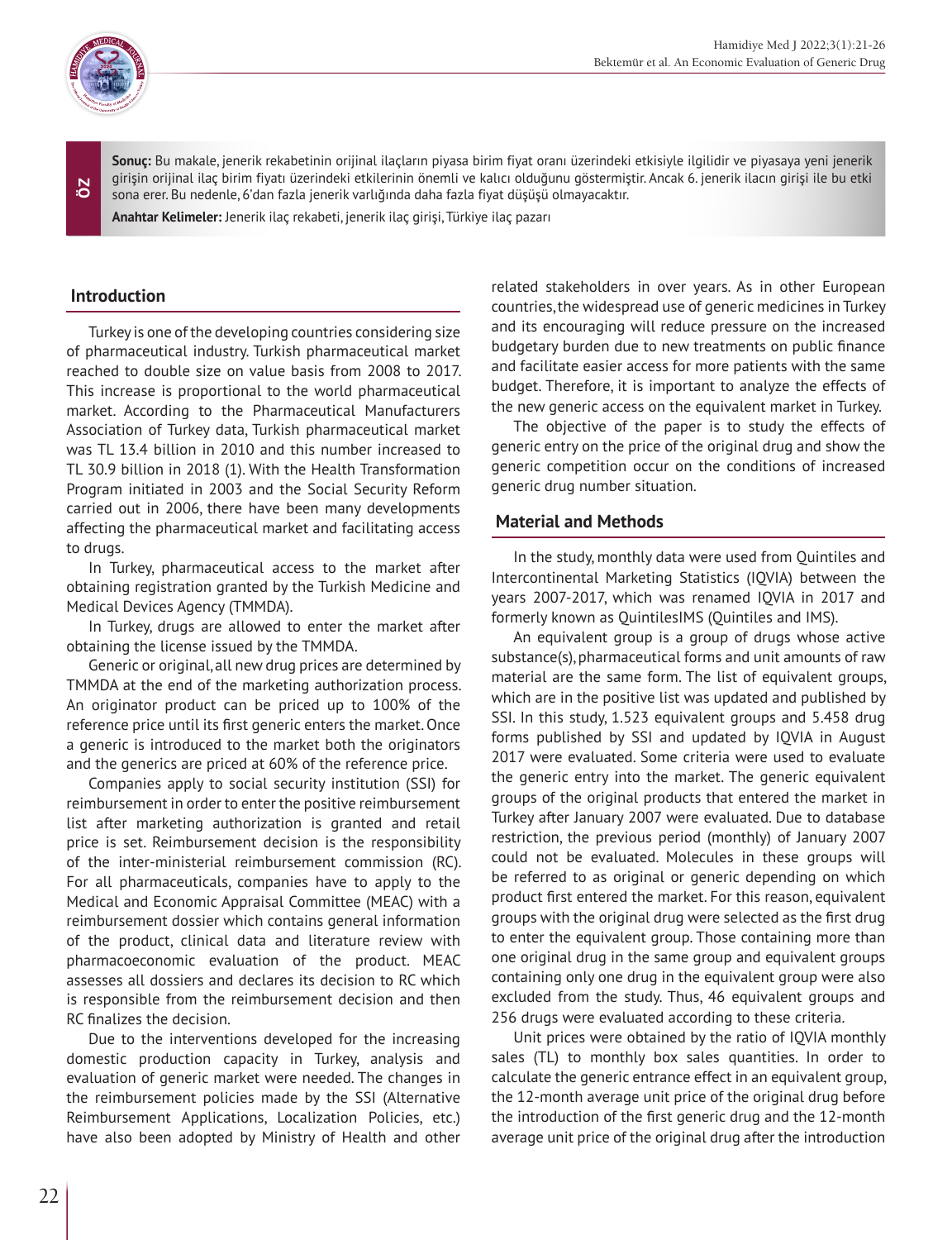

of the first generic drug were calculated. The price change rate was calculated based on the price of the original product. This calculation continued for second, third, fourth and fifth generic entrance.

Ethics committee approval is not required for the study.

## **Statistical Analysis**

The effect of the initial number of generic competitors was analyzed using analysis of variance (ANOVA) and posthoc analysis was performed. Linear-by-Linear Association analysis was used to assess the relation between market life and price ratio of the original drug. Comparisons between original drug prices were made with using Student's t-test. Statistical analysis was made using IBM SPSS Version 22.0 and p-values of <0.05 were considered statistically significant.

# **Results**

In Turkey, generic drug ratio is always more than the original drugs regarding unit sales. Beside this, generic drugs market share was only 30-35% of drug expenditure between 2011-2016 (Table 1).

We have 1.523 equivalent groups and 5.458 medicines. One thousand four hundred eighty-three of these are original medicine and 3.975 are generic. Nine-hundred sixty-one equivalent groups have original product as first drug in the group. Groups have 3.8 drug in average. Figure 1 shows distribution of the first generics of these groups by year of entrance. After an average of 8.89 years, there was an original drug entry into the generic competitive market.

The prices ratio of the 39 original products average prices decrease was 25.85% (SD±10.2%) and 10 products average price increase was 5.59% (SD±6.3) when a generic medicine first appeared in the market. On the evaluated equivalent groups, the original drug prices were significantly decreased when the generic drugs entered to the market. Figure 2 shows the price ratio for original drugs when they first started generic competition as a function of the number of generic competitors. Having one or more generics was associated with additional decline in the price of the original drugs. This decline is statistically significantly decreasing as the number of generics increases (p<0.001). As we noticed with post-hoc analysis of ANOVA having six or more generics was associated with a decline in the price of the original drugs compared to the situation where there was a single case (p<0.001). The effect of the first generic entry was seen at 19.6%, but when the generic number increased to 6 or more, the fall in the original price was 3.8%.

Table 2 shows unit price ratios of original drug after generic entry according to market age of original drug. As for the correlation analysis, there is no statistical relationship between unit price ratios of the original drug after first generic entry according to market age of original drug (p=0.872). Additionally, this situation is the same as other generic number.

| Table 1. Annually market share of generic drug |                              |                            |  |
|------------------------------------------------|------------------------------|----------------------------|--|
|                                                | Generic drug ratio<br>(unit) | Generic drug ratio<br>(TL) |  |
| 2011                                           | 52.9%                        | 36.4%                      |  |
| 2012                                           | 53.1%                        | 36.0%                      |  |
| 2013                                           | 53.6%                        | 35.3%                      |  |
| 2014                                           | 54.3%                        | 29.4%                      |  |
| 2015                                           | 55.1%                        | 29.5%                      |  |
| 2016                                           | 56.6%                        | 30.7%                      |  |



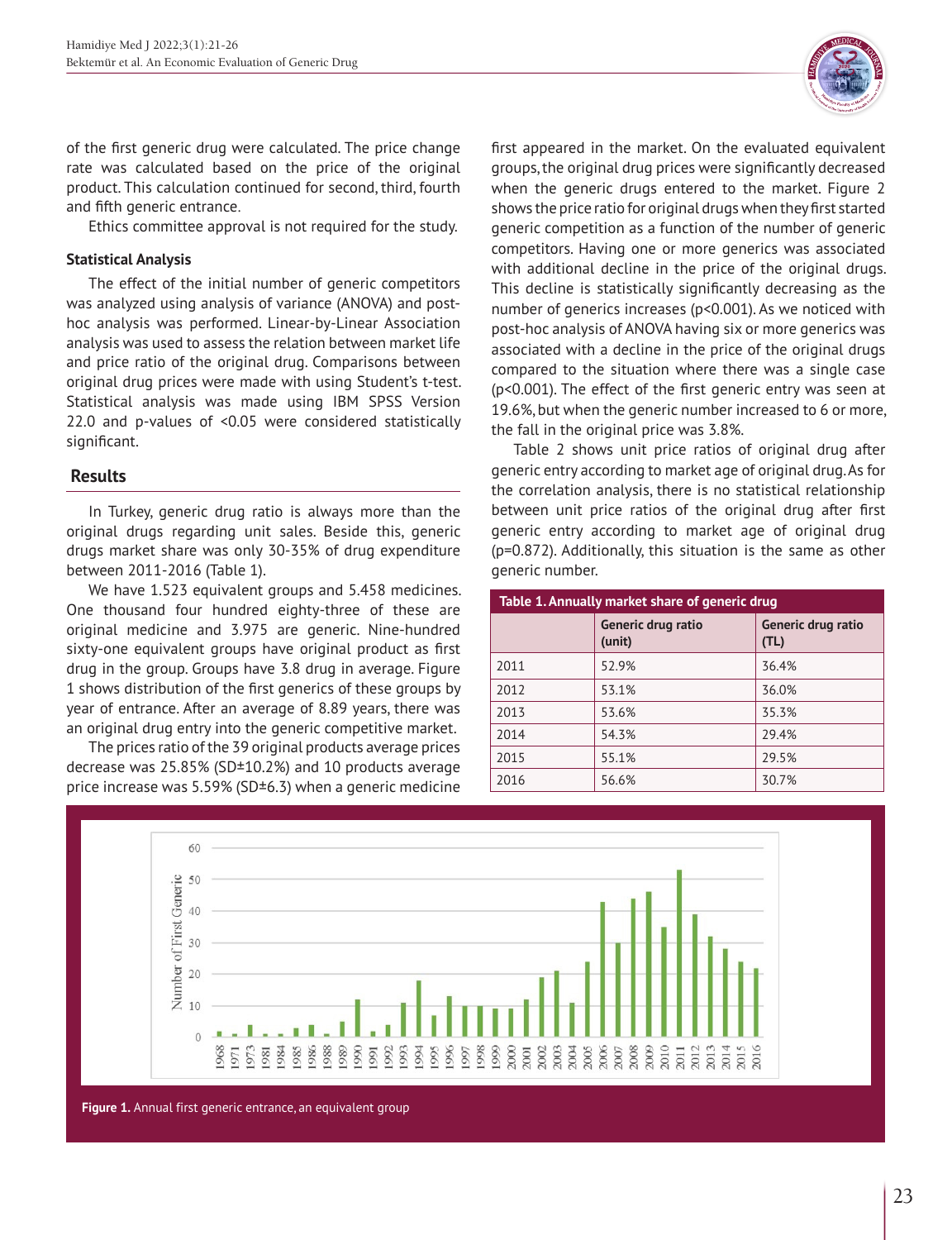

# **Discussion**

Physicians and pharmacists can persuade patients for the pharmacological equivalence of drugs and all drugs can switch between equivalent groups. There is a real switching cost between drugs. However, if a better product or a lower price is offered, price switching costs can be overcome. Although original products and generics have the same chemical substance, some consumers may have the impression that the brand-name product is better, so we do not assume homogeneity among the products, not because of their nature, but because of the perception of some consumers which is a consequence of brand loyalty  $(2,3)$ .

| Table 2. Unit price ratios of original drug after first generic entry<br>according to market age of original drug |                                    |  |
|-------------------------------------------------------------------------------------------------------------------|------------------------------------|--|
| Market age of the drug (year)                                                                                     | Unit price ratios of original drug |  |
| $\overline{2}$                                                                                                    | $-20.3%$                           |  |
| 3                                                                                                                 | $-36.7%$                           |  |
| 4                                                                                                                 | $-9.1%$                            |  |
| 5                                                                                                                 | 7.7%                               |  |
| 6                                                                                                                 | $-11.6%$                           |  |
| 7                                                                                                                 | 19.8%                              |  |
| 8                                                                                                                 | $-18.8%$                           |  |
| 9                                                                                                                 | $-22.6%$                           |  |
| 10                                                                                                                | $-31.2%$                           |  |
| 11                                                                                                                | $-17.3%$                           |  |
|                                                                                                                   | p=0.872                            |  |



**Figure 2.** Effect of number of generic competitors on price of original product at time of introduction of generic competition. Unit price ratio of original products (one-year average unit price in when generic competition starts/one year average unit price in edition preceding introduction of generic competition; unit price is division of monthly unit sales to cost). Analysis of variance. \*p<0,001 compared to six or more generics. Bars represent 95% confidence intervals

In Turkey, generic drug ratio is always more than the original drugs regarding unit sales. Beside this, generic drugs market share was only 30-35% of drug expenditure between 2011-2016. This paper concerns the impact of generic competition on the market unit price ratio of original drugs and our study has shown that the effects of generic drug entrance to market on original drug unit price are significant and enduring. According to study result, first decline of original drug price was due to the price policy in Turkey, the most important parameter affecting price change is the competition between products in the following years. But this effect ends up with more than 6 generic entries. While the data in this study is restricted to last 10 years, it is likely that being first generic into the market has more effects on original drug market share.

The lack of price competition may lead to increased costs in the market. When generics first became available having one generic was associated with a decrease in the price of the original drugs and compared to having two, three, four, five or six and more generic competitor, first generic has the highest effect.

There are lots of studies to explain the generic competition in literature. Frank and Salkever (2) looked at a sample of 32 drugs that lost patent protection. More competition among generic drug producers is found to cause price reductions for those drugs. Increased competition from generic drugs, however, is not accompanied by lower prices on branded drugs. Instead, their results suggest a small price increase on branded drugs.

In the study of Caves et al. (4) they investigate 30 drugs that lost patent protection between 1976 and 1987. The branded drug price declines with the number of generics. For the mean number of generic drugs, the original drug price declines by 4.5% only. At the same time generic prices are much lower than the brand name prices. This study has shown that average generic price is about 50% of the original drug price when three generic producers have entered the market.

Some of studies about generic competition have shown that the market share of the originator drug falls after patent expiry, but a small market share remains, despite the relatively higher price compared to generics (5,6,7).

In another study, it was shown that the generic effect of the brand loyalty is not prevented. The prices of generic drugs are lower than the prices of original drugs after the end of patent (3). Also Kanavos et al. (5) has shown that in the United States the average difference between original drug price and generic price up to 3 years after first entry is 80% and that the average generic drug entrance up to 3 years after first entry is 55%; in Germany, the original drug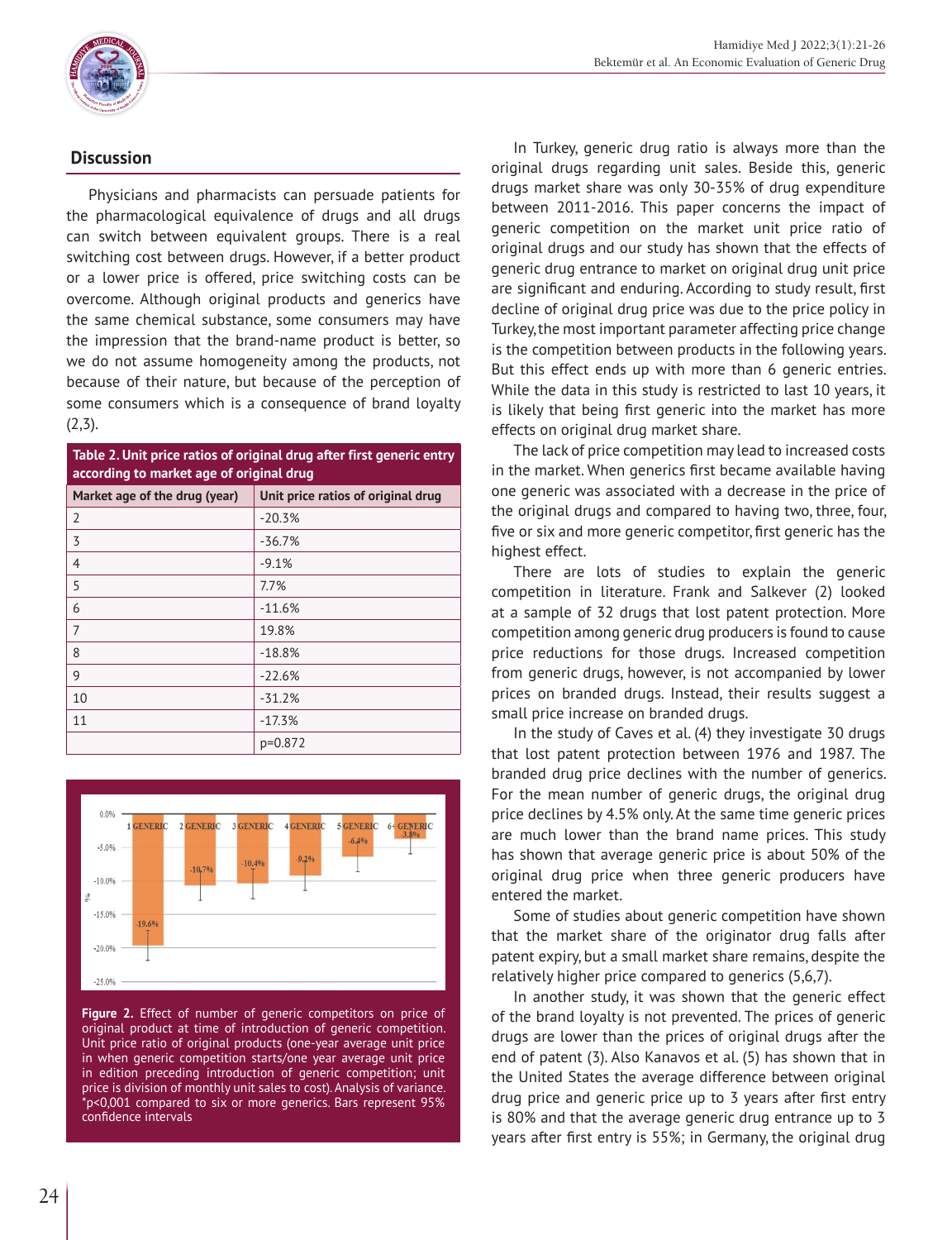price would have to decrease by 25-40% in order to regain a maximum of 45% of the market (7).

Brekke et al. (8) argue that the reference price application in original and generic competition is more effective than price ceilings.

Mats and Niklas (9) found that generic entry in Sweden led to a significant decrease in drug prices with the reference price system.

Grabowski et al. (10) found that generic medicines provide financial benefits to patients and reimbursement institutions in the United States. They came to the conclusion that generic competition caused significant price reductions in original drugs.

Aronsson and his colleagues showed that generic drug entry reduces market share of original drugs due to price competition and affects their prices (11).

Saha et al. (12) found that generic drug competition had a significant impact on important drugs with a high market share, especially called blockbuster, and the market share decreases resulted with lower prices of original drugs. It has been determined that this decrease in price is directly proportional to the increase in the number of generics.

Danzon et al. (13) have found that generics have reached a high market volume in the first year in the market, which is more likely the result of patients' interest and pharmacists' generic substitution.

Espin and Rovira (14) mentioned in the reports funded by the European Commission; it is easier to integrate use of generics with countries with single reimbursement agencies. According to the data obtained from the study, it has been proven in Sweden that generics saved around 760 million Euros between October 2002 and December 2005.

Mossialos et al. (15) reported that the introduction of ceiling prices for therapeutic groups in the United Kingdom with generic entry has resulted in savings of 474 million euros (2002) by reducing reimbursement prices. Puig-Junoy (16) done the literature review covering the years 2000 to 2009, it was determined that generic entry and competition in countries with ceiling price implementation were inadequate to lower prices, but prices of all drugs fell in groups with generic competition in countries with a reference price system. Wouters et al. (17) compared generic medicine markets and they found out that different generic incentives could affect use of generics such as pricing, prescribing, and substitution policies. Based on the studies price competition has direct effect on physicians' prescription and pharmacist dispense which resulted with increased generic use and cost-saving for payer.

Countries has policies to increase generic uptake. There are two important tools following; generic substitution and prescribing by International Non-proprietary Name (INN).

In a report published by World Health Organization, 45 countries were examined and in that 41 countries allowed generic substitution while it is obligatory in 14 of those countries. In the study it is examined that INN prescribing has been implemented in many countries and allowed in 24 countries and obligatory in 17 countries. Many countries clustered medicines into reference group based on therapeutic area and use internal reference pricing for reference groups. Patients has to pay difference in case if they wish to use expensive medicine in the reference group. The reference pricing system is financial incentive for patients to use generics in order to avoid co-payments.

Northern European Countries reduced prices with generic availability with tendering, results seem much more effective than more regulated generic policies not just for pricing also for generic uptake (18). But this policy may also result in high price differences between originator and generic in some therapeutic groups (19).

Twenty-five European countries support generic use by using INN prescribing and it is mandatory in 10 of them (20). Tenders and INN prescription system increase generic uptake and allow price competition between originator and generics. As mentioned in the article written by Kaplan et al. (21) government policies for pharmaceutical market that allow early entry to market for generics together with or without financial incentives for use of generics can achieve both increasing generic consumption and price competition.

# **Conclusion**

This study concerns the impact of generic competition on the market unit price ratio of original drugs and has shown that the effects of new generic entrance to market on original drug unit price are significant and enduring. But this effect ends with the entry of 6<sup>th</sup> generic drug. Therefore, if there are more than 6 generics there will be no more price drops. While the data in this study is restricted to last 10 years, it is likely that being the first generic product to enter the market, has more effects on original drug market share.

### **Ethics**

**Ethics Committee Approval:** Ethics committee approval is not required for the study.

**Informed Consent:** Not necessary. **Peer-review:** Externally peer-reviewed.

### **Authorship Contributions**

Concept: G.B., E.Ş.Y., Design: E.K.A., İ.M.V., H.G., Data Collection or Processing: E.Ş.Y., S.N., B.B., Analysis or Interpretation: H.G., İ.M.V., Literature Search: G.B., E.K.A., B.B., Writing: G.B., E.Ş.Y., A.B.